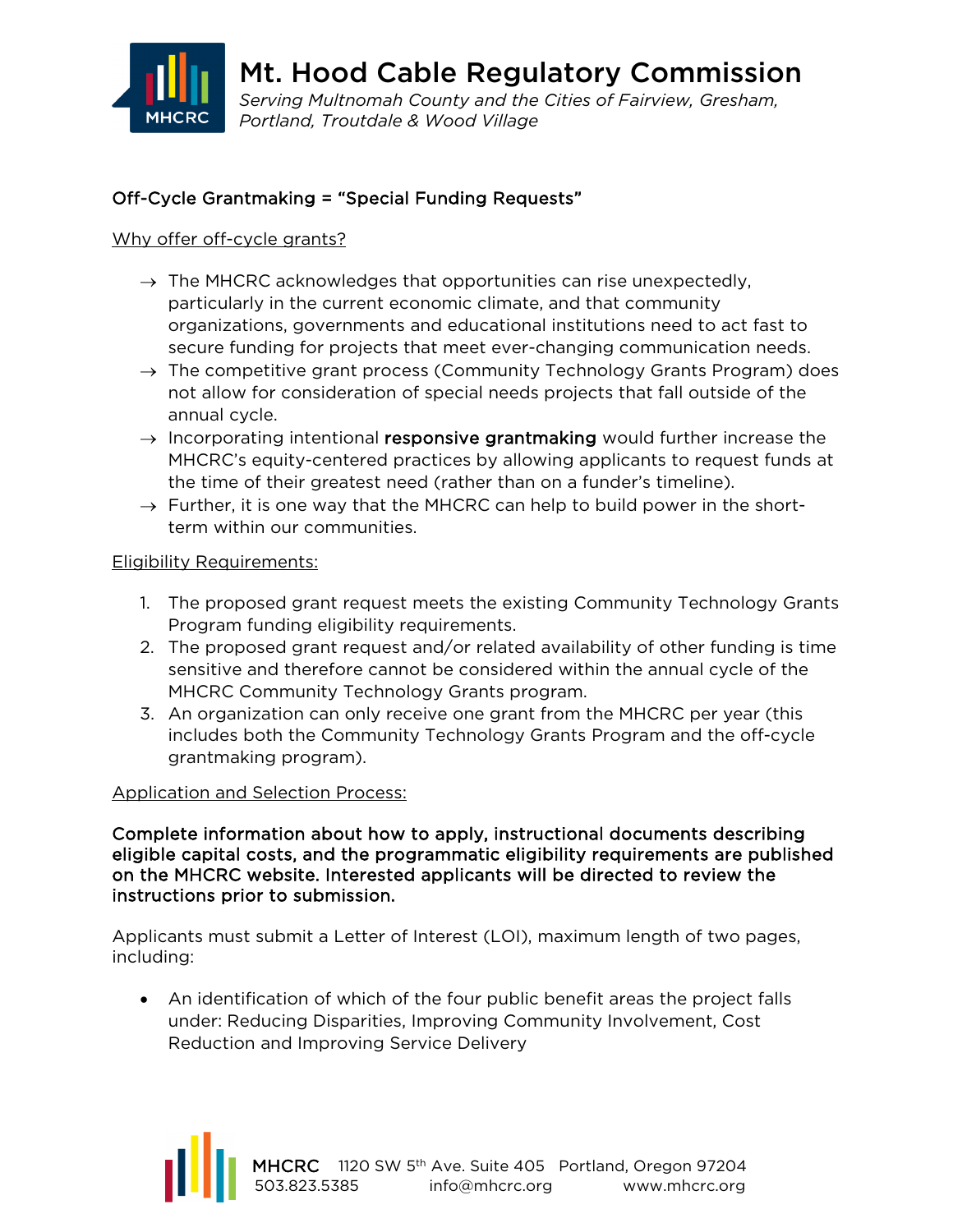- A description of the overall project, including how technology will be used and describing the video content that will be created and shared with the Community Media Centers
- A budget which includes estimates of line-item categories (*Personnel, Education & Training, Travel, Contractual, Equipment, Infrastructure/Facilities Construction, Overhead*) and total expenditures for both grant-funds and matching resources.

Program staff will complete an initial review of the materials and contact applicants to discuss the project and/or clarify any uncertainties.

- $\rightarrow$  Program staff will then share the LOI with members of the MHCRC Equity Committee.
	- o Committee members will be emailed individually.
	- $\circ$  Committee members are not to discuss the LOI with each other during this process.
	- o The Committee members will have one week to review the LOI and respond with additional questions.
- $\rightarrow$  Once questions are answered, the Committee members will provide a "yes/no" email response to program staff, indicating their support for presenting the grant request to the full MHCRC.
	- o Program staff will seek responses from a majority of committee members before proceeding (at least three).
- $\rightarrow$  If the majority of Committee members say "yes", staff will determine, with Committee input, which type of application is necessary for presenting the offcycle request to the full MHCRC:
	- $\circ$  If the applicant is a (recent) past grantee in good standing, program staff will draft standard contract language and reporting requirements for applicant review. The LOI will serve as the scope of work for the contract.
		- Committee members may request that past grantees submit additional information and/or answer additional questions based on a case-by-case assessment of each LOI.
	- $\circ$  If the applicant is a new applicant, program staff will request that applicant complete a full application using the Grants Management System (GMS). The application will include the same questions asked of applicants in the Community Technology Grants program. At the same time, staff will draft standard contract language and reporting requirements for applicant review. The full application will serve as the scope of work for the contract.
- $\rightarrow$  The final contract and scope of work will be presented to the full MHCRC at a monthly meeting for consideration and potential approval.
	- o Staff will indicate that they "received input from the committee members and felt it appropriate to present the application to the full MHCRC based on that input."